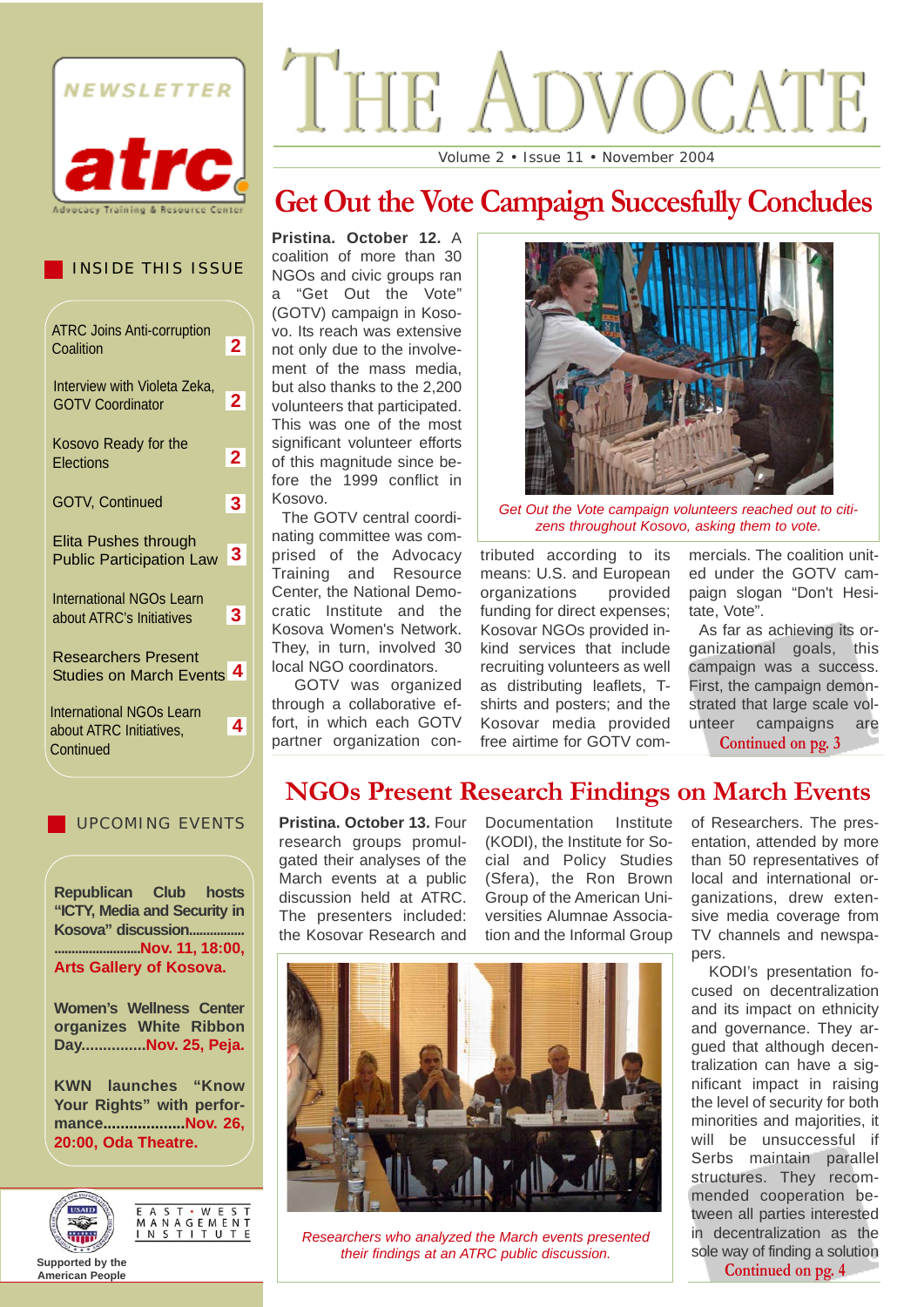Volume 2 • Issue 11 • Page 2

NEWSLETTER

**Guest Article: AP/ UNPO**

## **Kosovo Ready for Elections**

Less than two weeks before key parliamentary elections in Kosovo, a campaign kicked off Tuesday (12 October), encouraging voters to go to the polls. The 23 October vote, the fourth since 1999, is viewed as a major test for the international community's efforts to build multiethnic democracy in the province.

A pool of international organizations and NGOs launched the "Get Out the Vote" campaign amid indications of low voter interest in the upcoming poll and calls for a *Serbian Kosovars* boycott of the vote.

Quoting one of the organizers, Kreshnik Berisha, the AP reported that 2,800 volunteers are taking part in the initiative, which includes television spots, posters, leaflets, T-shirts and a doorto-door effort.

A survey conducted by the Kosovo Institute for Ethnic Relations has indicated that about 25 per cent of the province's registered voters, mostly *Albanian Kosovars,* may stay away from the polls due to continuing economic problems and disappointment with political parties.

*Italicized items have been editited.*

**Pristina. October 28.**A campaign organized by civil society and the Office for Good Governance, Human Rights, Equal Opportunities, and Gender Issues in the Prime Minister's Office, invited ATRC to join a coalition of local NGOs interested in contributing to the fight against corruption. The Office for Good Governance cooperated with NGOs, including ATRC and FDI to design the anti-corruption campaign and to compile a draft project. Now, the partners are finalizing the work plan and identifying each individual organization's role in combating corruption in Kosovo.

The scope and seriousness of this campaign are demonstrated in the breadth of the coalition, which brings foun-



*The joint anti-corruption campaign was publically launched in Pristina in September with the publishing of "Combating Corruption in Kosovo: A Citizens' Perceptions Survey in Support of the Kosovo Anti-Corruption Strategy."* 

dations like FDI, advocacy organizations like ATRC and research institutions such as Riinvest and Sfera, together with government actors.

**ATRC Joins Anti-corruption Coalition** 

Through its involvement in this project, ATRC is working to further its goals to increase accountability among local and international governing officials and institutions; and, to build legislation, programs and initiatives that address corruption on all levels.

#### **Interview with Violeta Zeka, Co-coordinator of GOTV**

Q: What gave you the most pleasure in this campaign? A: It certainly was the work with our volunteers, especially their enthusiasm in reaching voters. It was a pleasure to see so many young people interested in doing something for their future. Q: Which of our campaign activities seemed to be the most successful to you? A: Organizing the "door to door" canvassing was really

interesting since it hadn't been done before. Previously, we had not seen people's reactions to volunteers knocking on their doors. Their reaction was quite positive.

Q: What do you think were the failures of this campaign?

A: Retrospectively, I wish we had more time to organize an even more efficient door to door campaign. The

volunteers should have been trained better as well. Our resources didn't allow us to give maps and voters' lists to the volunteers.

Q: Did the campaign influence voters' behavior?

A: It is difficult to measure the extent of our influence on these elections, but when one considers that 53% of the population came out to vote, it must have had an impact. This is not to say that the other campaigns to mobilize voters, by political parties and other NGOs, were not successful. After the March events, many analysts expected a much lower turnout. Yet the results of the elections show that a sufficient number of voters participated. Although the turnout wasn't as good as we hoped for, I am happy that so many citizens used their vote. In conclusion, I will say that we were not the sole influence, yet I believe that we had a positive impact.



*Violeta canvasses with volunteers in the streets of Pristina.*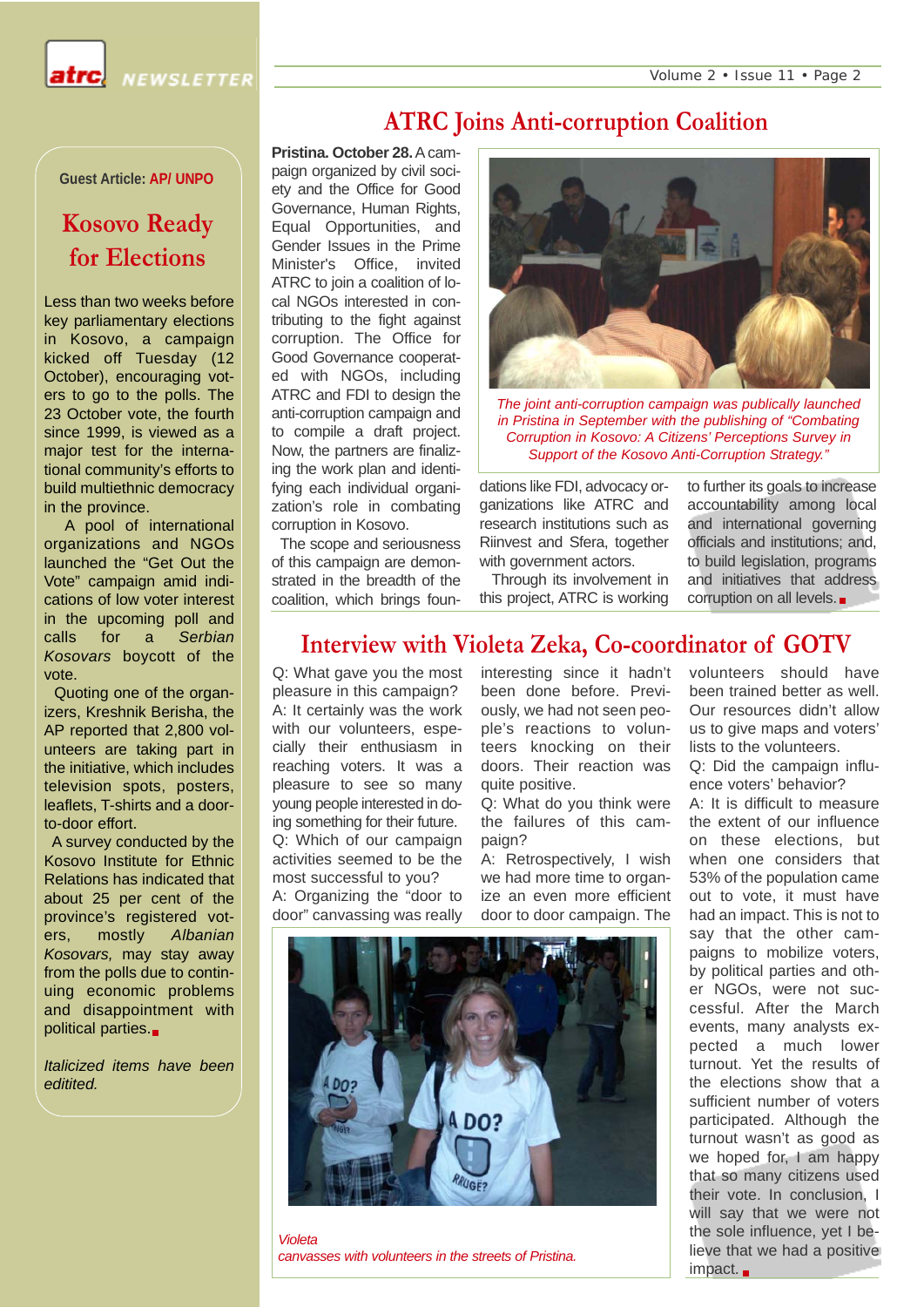Volume 2 • Issue 11 • Page 3

**NEWSLETTER** 

#### **Elita Pushes through Public Particiption Legislation**

The regulation for public participation in decisionmaking in Viti municipality was approved by the municipal committee on November 1. This comes after NGO Elita's advocacy campaign in which they conducted public debates with citizens and political parties, gained support from municipal councilors and cooperated with the Committee for Politics and Finances. This project was realized with financial and technucal support from the USAID-supported East West Management Institute (EW-MI)/Kosovo NGO Advocacy Project (KNAP) as well as its partners the Kosovar Institute for NGO Law (IK-DO), the International Center for Not-for-profit Law (ICNL) and the Foundation for Democratic Initiatives  $(FDI)$ .

# **FDI Changes Location and Telephone**

The Foundation for Democratic Initiatives (FDI) is now located at:

**Rr. Marlin Barleti nr. 46/II Gjakove**

#### **Tel: 039 027 573**

In the near future, FDI will have a branch office in Pristina at ATRC.

### **Get Out The Vote Campaign, Cont'd**

achievable in Kosovo. Second, there was no significant drop in voter turnout for the first election after the March riots, even though low turnout had been predicted.

Participation from the mass media was vital for the campaign's success. All three major Kosovar TV channels carried campaign TV spots and offered free air time. Free air time was supplemented with primetime slots for campaign ads. Local media stations cooperated with GOTV local coordinators and the Kosova Women's Network to broadcast spots and host local debates. The cam-



*The GOTV campaign was officially launched in cooperation with local and international coalition partners at ATRC on October 12th.*

paign also received coverage from the Kosovar print media as well as the international media.

In an effort to reach out to all communities in Kosovo,



*National and local coordinators officially kick off the GOTV campaign at a press conference at ATRC.*

the GOTV coalition included NGOs representing all ethnicities, and campaign materials were printed in Serbian as well as Albanian. The volunteers' direct con-

tact with voters has provided NGOs with a better understanding of the electorate, including how to individually approach all members of Kosovar society.

This campaign's success is a significant lesson to all NGOs that are interested in spearheading innovative campaigns in Kosovo. All steps for planning the campaign, including lessons learned, are available in the **ATRC library.** 

### **International NGOs learn about ATRC's Initiatives**

**Pristina, October 28.** In a meeting at ATRC, members of NGOs from Poland, Macedonia, Sweden and Kosovo met to share experiences. ATRC Director Kreshnik Berisha represented ATRC in this meeting and gave an overview of the organization's achievements since its conception.

Berisha focused his presentation on the attempts, successful and otherwise, to shape the political environment in Kosovo. His presentation of the situation in Kosovo was supported by the presentations of three other Kosovar NGOs: Koni, Care and Nansen Dialogue Center (NDC). Koni focuses on youth and in-

terethnic dialogue. NDC has a similar focus, but is located in Mitrovica and **Continued on pg.4**



*European and international NGOs learned about ATRC's activities at a meeting on October 28.*